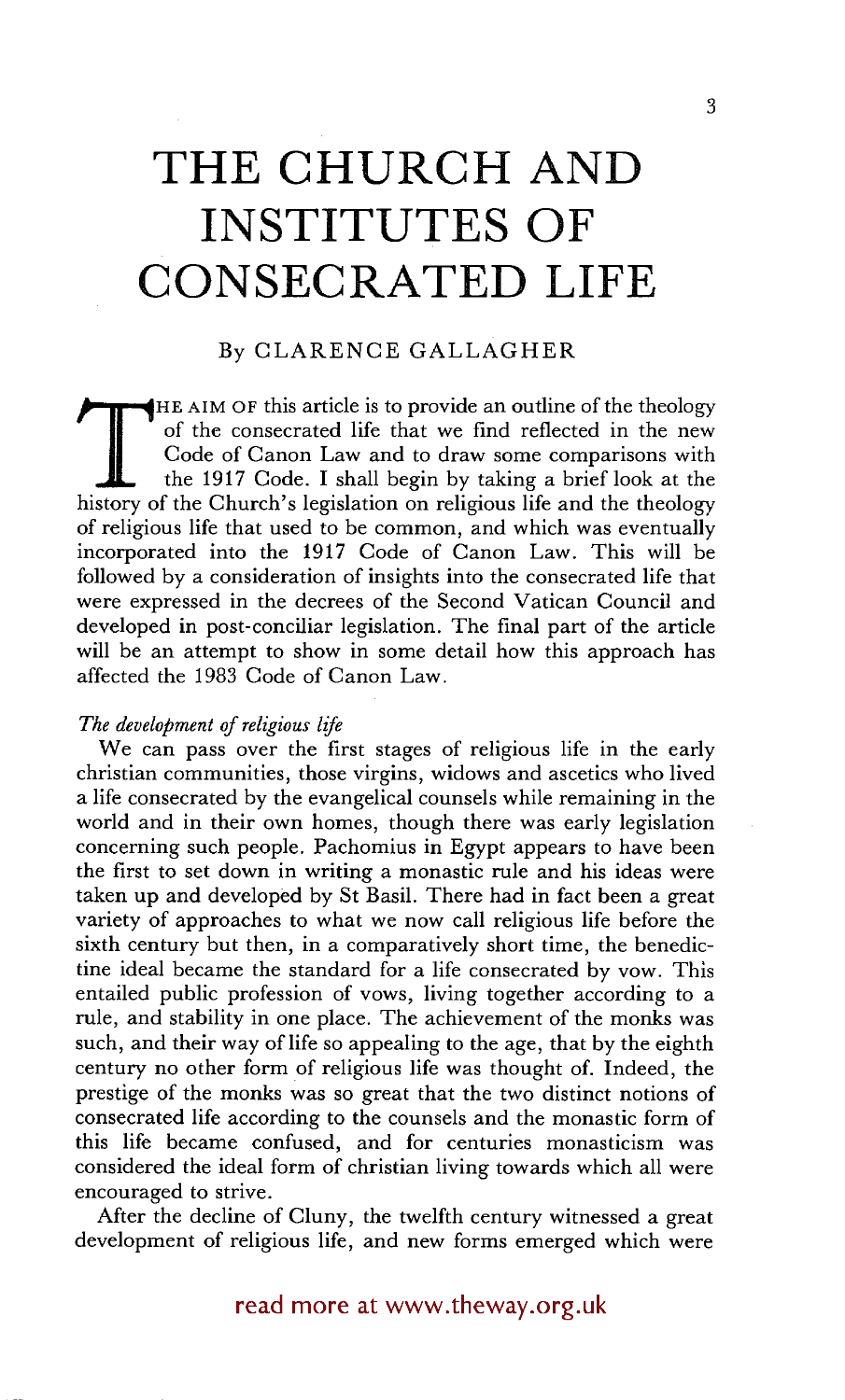outside the traditional monastic pattern. There were the military orders like the Templars, founded for the defence of the Holy Sepulchre, who drew their rule from benedictine and cistercian models. There were the Humiliati of Lombardy who had members belonging to different classes: married members living with their families, laymen who lived a common life under rule, and the traditional monks and nuns consecrated by vow and living in the monastic tradition.

The profusion of religious orders led to a certain amount of confusion in the Church of the twelfth and thirteenth centuries. So much so that the fourth Lateran Council in 1215 attempted to restore order by issuing the following decree:

In order that too great a variety of religious orders should not cause confusion in the Church of God we firmly prohibit anyone in the future from instituting a new form of religious life; if anyone wishes to take up the religious life he must follow one of the orders that are already approved. Similarly if anyone wishes to found a new order he must take over one of the already approved rules and constitutions.

This decree was renewed by the second Council of Lyons in 1274. Such legislation did not altogether prevent the development of different forms of religious life, though it presented a considerable obstacle to the free inspiration of the Spirit. It did not, in fact, stop growth because very shortly after the fourth Lateran Council the Franciscans were approved and so were the Dominicans, though the Dominicans had to adopt and adapt the rule of St Augustine. These mendicant friars made a clear break with traditional monasticism, in the sense that their priories were not enclosures of local stability but bases for apostolic preaching in the world. Moreover, the friars favoured mobility under a central command over the monastic tradition of stability and local autonomy. The monastic ideals still exercised a strong influence, however, because the friars retained a distinctive habit and office in choir, and there was a tendency for friaries to stabilize into coventuat life which affected their ideal as pioneers.

In the fifteenth century a new form of religious life appeared in the 'Brethren of Common Life'. These included clerics and laymen, and revived the old idea of married families living a life of apostolic simplicity which the Humiliati had proposed centuries earlier. They came under attack because they did not take public vows in the same way as approved religious orders, but they flourished and were a great influence for good and for reform in the Church. At the same time the monks and the friars were pilloried by the humanists for not living up to their ideals of religious life. All this led to new expressions of religious life and a variety of new foundations. Notable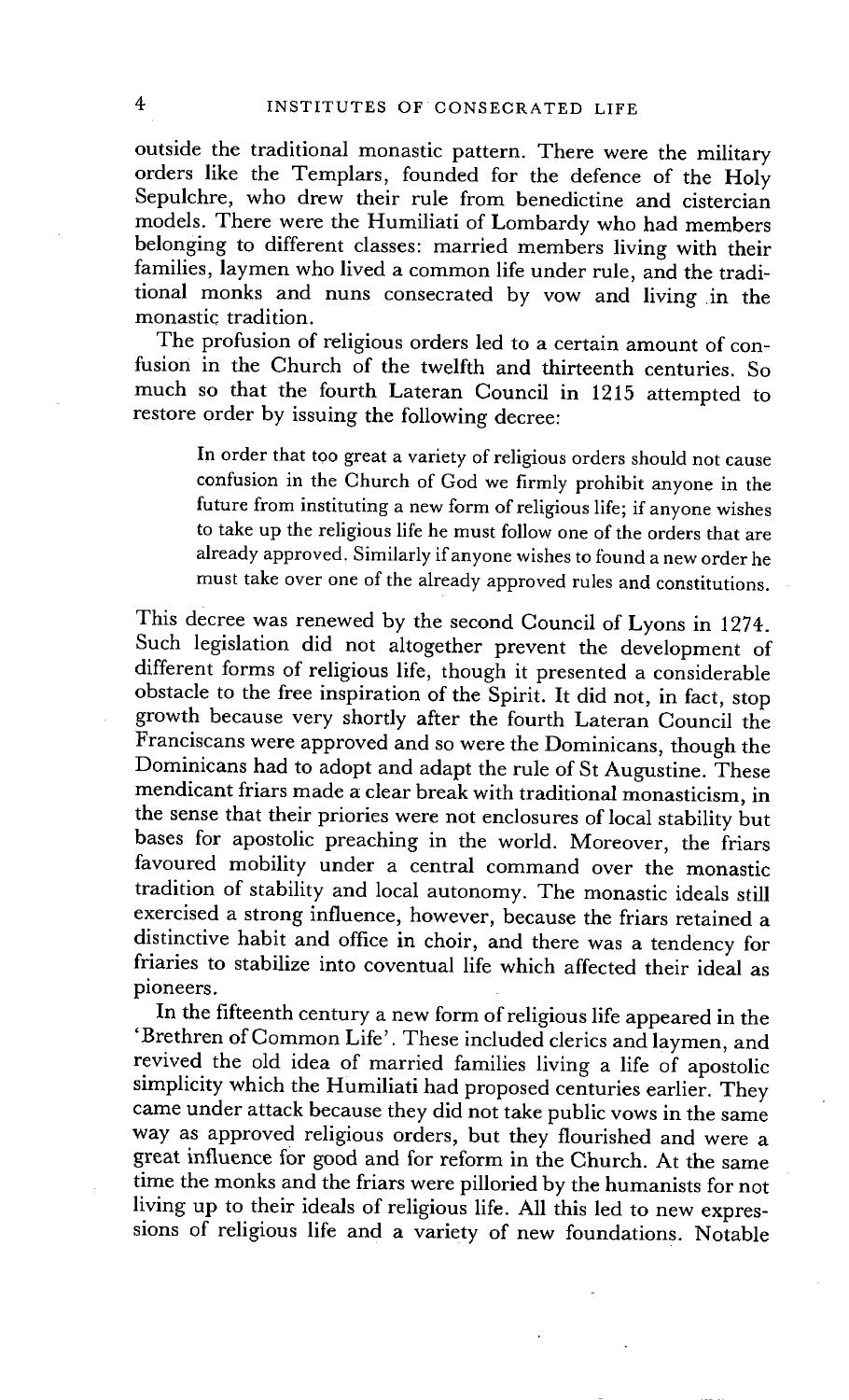among these were the clerks regular, and of these the Society of Jesus embodied the most radical departure from traditional monastic lines. The Jesuits, as they came to be called, were priests living together under the full vows of religion and engaged in preaching, teaching and all kind of pastoral activity.

Their aim was to be freed as far as possible from the restrictions of religious life as traditionally conceived, so as to be able to concentrate more effectively on pastoral renewal..They were not dedicated to the solitary or contemplative life; they were not given to the rigorous practice of penance in common, or to the solemn celebration of the liturgy in choir; and they had no distinctive habit. For all these reasons the Jesuits came under attack as not conforming to the requirements of religious life, but in the face of these attacks they flourished and obtained papal approval for their way of life.

#### *Religious congregations of women*

Unfortunately, the same cannot be said concerning the women who tried to set up new forms of religious life in the Church of the sixteenth century. Together with the clerks regular there were similar associations of women who wanted a less formal but still religious way of life; and before the Council of Trent there were numerous societies of 'religious' women who were dedicated to working for the poor and the sick. Some of these took simple vows and they were not bound by enclosure.

The obligation of strict enclosure for women religious developed only gradually and it varied in different parts of the Church. Repeated prohibitions can be found in conciliar legislation against men entering convents and women leaving them. In 1298, Boniface VIII, in the constitution *Periculoso,* had imposed the cloister on all women religious. He did so in order to safeguard chastity, to avoid scandal and to ensure an atmosphere conducive to contemplation. By the time of the Council of Trent, however, this legislation seems to have fallen into disuse. Trent revived it and extended it to include nuns without exception: to leave the convent the nun needed permission both from her superior and from the bishop.

This tridentine legislation was reinforced a few years later by Pope Pius V who in 1566 issued a new decree *Circa pastoralis*. Recalling the legislation of Boniface VIII and the Council of Trent, Pius V declared that all professed nuns in solemn vows without exception were bound by the laws on strict enclosure. Cloister was regarded as an essential for the life of religious women. Moreover, it was also stipulated that *all* professed sisters had to take solemn vows. Simple vows for religious women were rejected as unacceptable. Communities which did not take solemn vows were forbidden to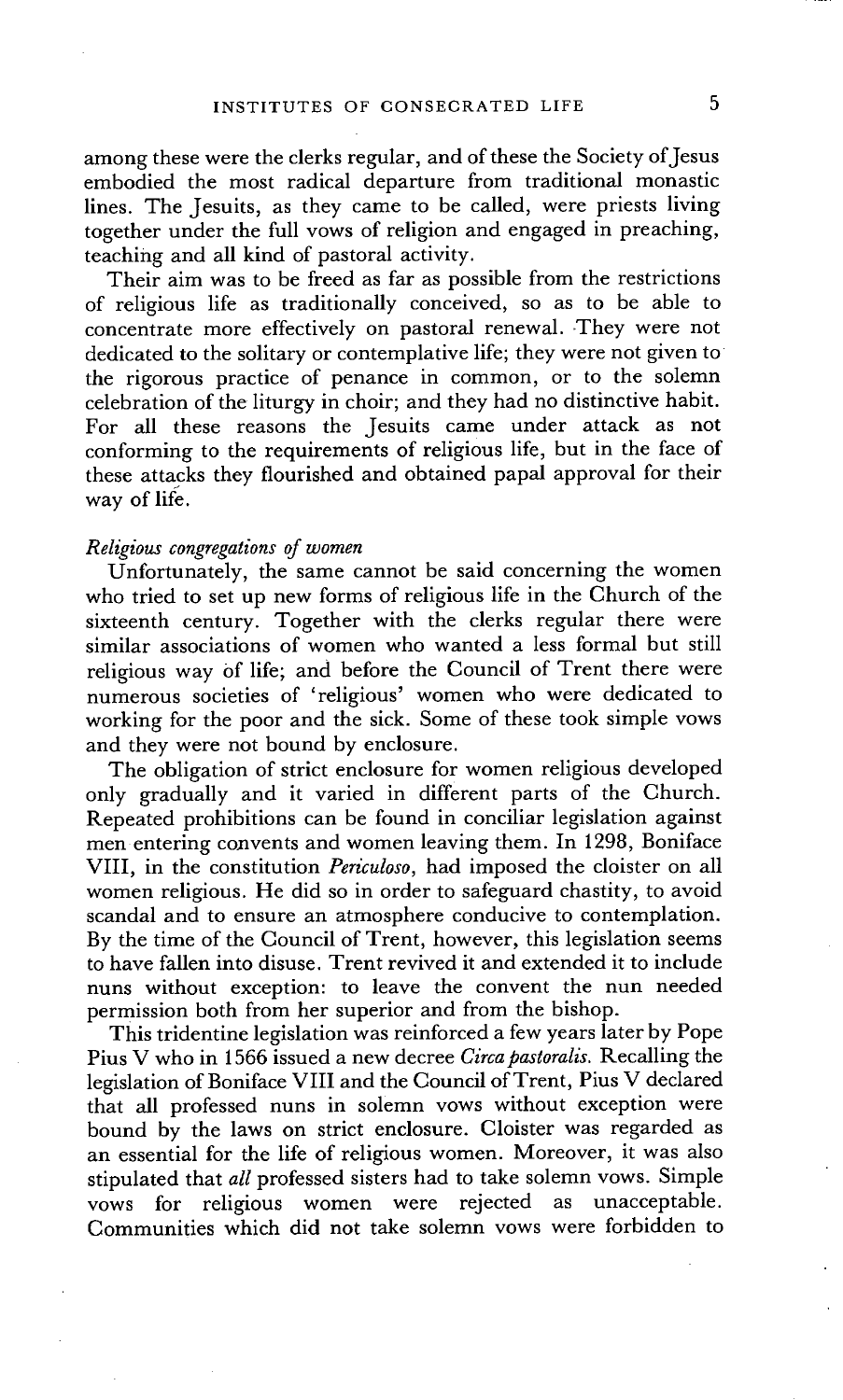receive novices, and any future profession of their members was declared invalid. This was equivalent to the supression of communities in simple vows. Nor was this thought to be sufficient. In 1570 Pius V promulgated another decree, *Decori,* which laid down that the only excuses which would permit a nun to leave the monastery were an epidemic, leprosy or an extensive fire! Moreover, the law decreed excommunication for any nun who presumed to leave the cloister without permission, and this penalty was reserved to the Holy See. These laws remained in force for centuries and were reinforced by later legislation. Strict cloister was regarded as an integral and essential part of religious life for women; some canonists even argued that this was of natural and divine law. For this reason many found the idea of religious life for women without strict enclosure simply incomprehensible.

By this legislation Pope Pius V rejected as unacceptable any proposals about any possible state other than being a layman in the world, and being an enclosed regular with solemn vows. In this he was in harmony with a general canonical tradition which tended to identify religious life with the strictly monastic life, and which therefore required the following as essential: separation from the world, symbolized by enclosure; common life; solemn vows; office in choir and a distinctive habit. This explains the strong opposition against those who proposed relinquishing office in choir and permitting simple vows. There were not a few who would have welcomed the strict imposition of the decree of the fourth Lateran Council against religious orders.

The legislation we have been considering had a devastating effect on the development of the religious life for women. It obstructed this development for centuries. It had been introduced to safeguard religious life against abuses which had caused real scandal in the middle ages. The life of Teresa of Avila and the correspondence of Charles Borromeo provide ample evidence of the need for reform. This should be borne in mind in any evaluation of the legislation of Pius V. However, there can be no doubt that canon law arrested at their beginnings new experiments in religious life. It was particularly devastating for apostolic communities of women. The Ursulines provide a good example of what happened. Angela Merici had started a community of apostolic women who developed an active apostolate in the instruction of girls in their homes. They wore no distinctive habit, lived at home with their own families according to a rule confirmed by Pope Paul III and Under obedience to superiors. They rejected the monastic version of the consecrated life in order to meet contemporary needs, and they spread rapidly throughout northern Italy and France. Within less than a century, however, under the pressure of the canonical legislation we have just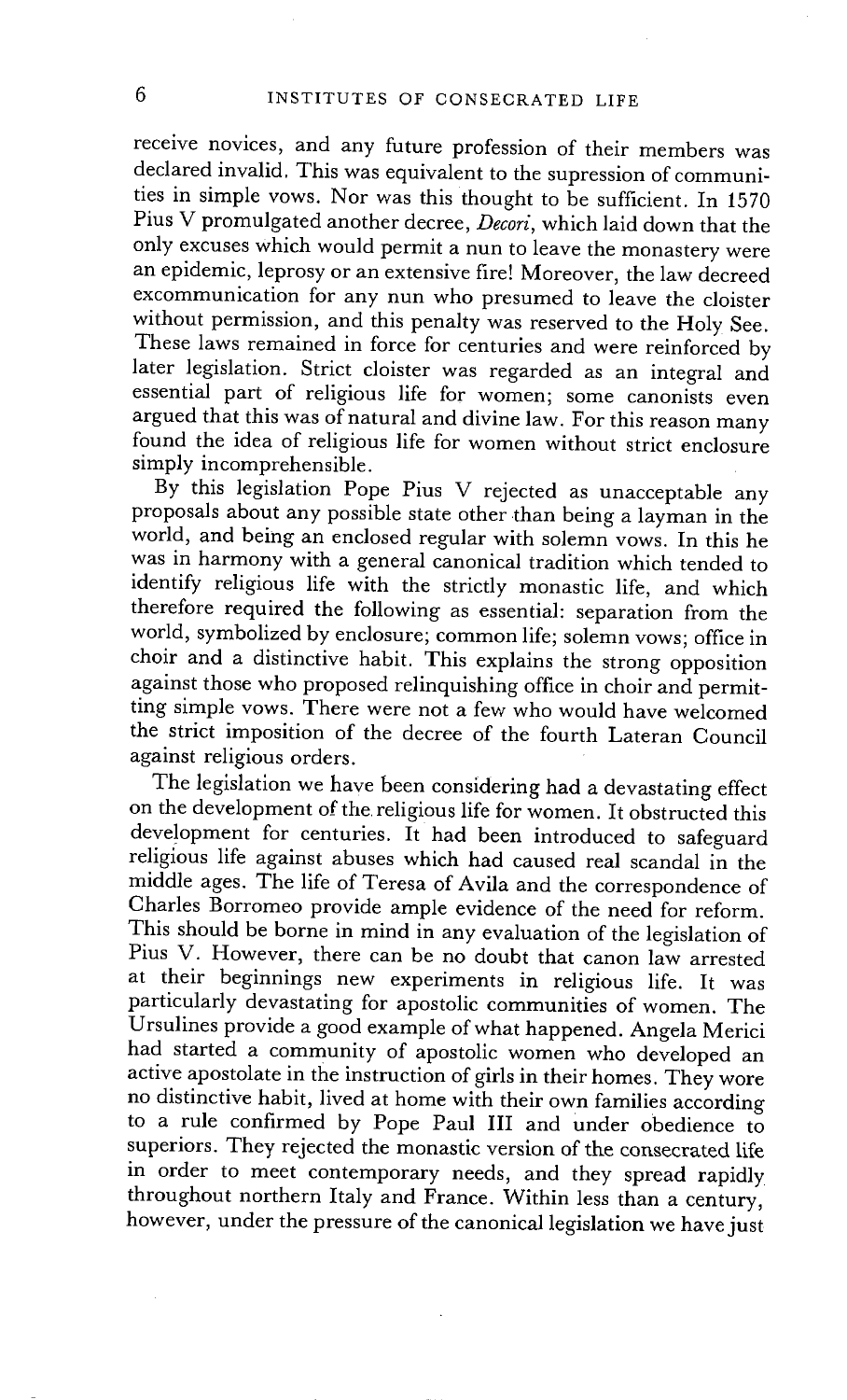been considering they had been turned into a religious order on fully traditional and monastic lines: solemn vows, habit and strict enclosure.

A similar tale can be told about Francis de Sales and his desire to found a congregation of women who would visit the sick and help the poor 'in the world'. There seems to have been a general reluctance on the part of both clergy and laity alike to accept this idea of consecrated women being engaged in such works of charity outside their convent. As a consequence, the congregation was established as a religious order with solemn vows and enclosure, and the original inspiration of Francis and Madame de Chantal was not permitted to flourish on account of canon law. Mary Ward provides a further example of how the law was an obstacle to development: she had founded a religious congregation, after the fashion of the Jesuits, which would have an active apostolate among women and girls. The project was untraditional, it ran counter to the decrees of Trent and Pope Pius V and so it was suppressed in 1630, though Mary Ward's original inspiration did survive in a modified form and was later fully approved.

Vincent de Paul managed skilfully to get round the law and establish a confraternity which was not bound by enclosure and solemn vows, and so was free to carry out its active apostolate among the poor. But he warned his confraternity of dedicated women against calling themselves 'religious'. There must be no religious terminology for his Daughters of Charity; 'if some mischief-making person should appear in your midst saying "we should be religious; it would be far nicer"  $-$  oh! my dear sisters, the company would be in a fit state to receive extreme unction... ' So he managed to found a congregation of women without enclosure entirely devoted to the care of the sick and the poor. This was in 1638, and it was done in spite of the canonical legislation.

#### *Conditae a Christo*

In the seventeenth and eighteenth centuries there was no real legislative development concerning religious women, though Benedict XIV, in 1749, issued an important document on the subject, *Quarnvis iusto.* This recognized the English Ladies, founded by Mary Ward, and while stating clearly that they could not be called true religious, this document provided some kind of official approval for groups of active women in simple vows, and it set a precedent for future legislation. It was the french revolution and the popular rejection of religious in France that hurried on legislative development. Religious were compelled to abandon their houses and their property was sold. Religious habits were forbidden, and only those engaged in hospitals or other charitable works were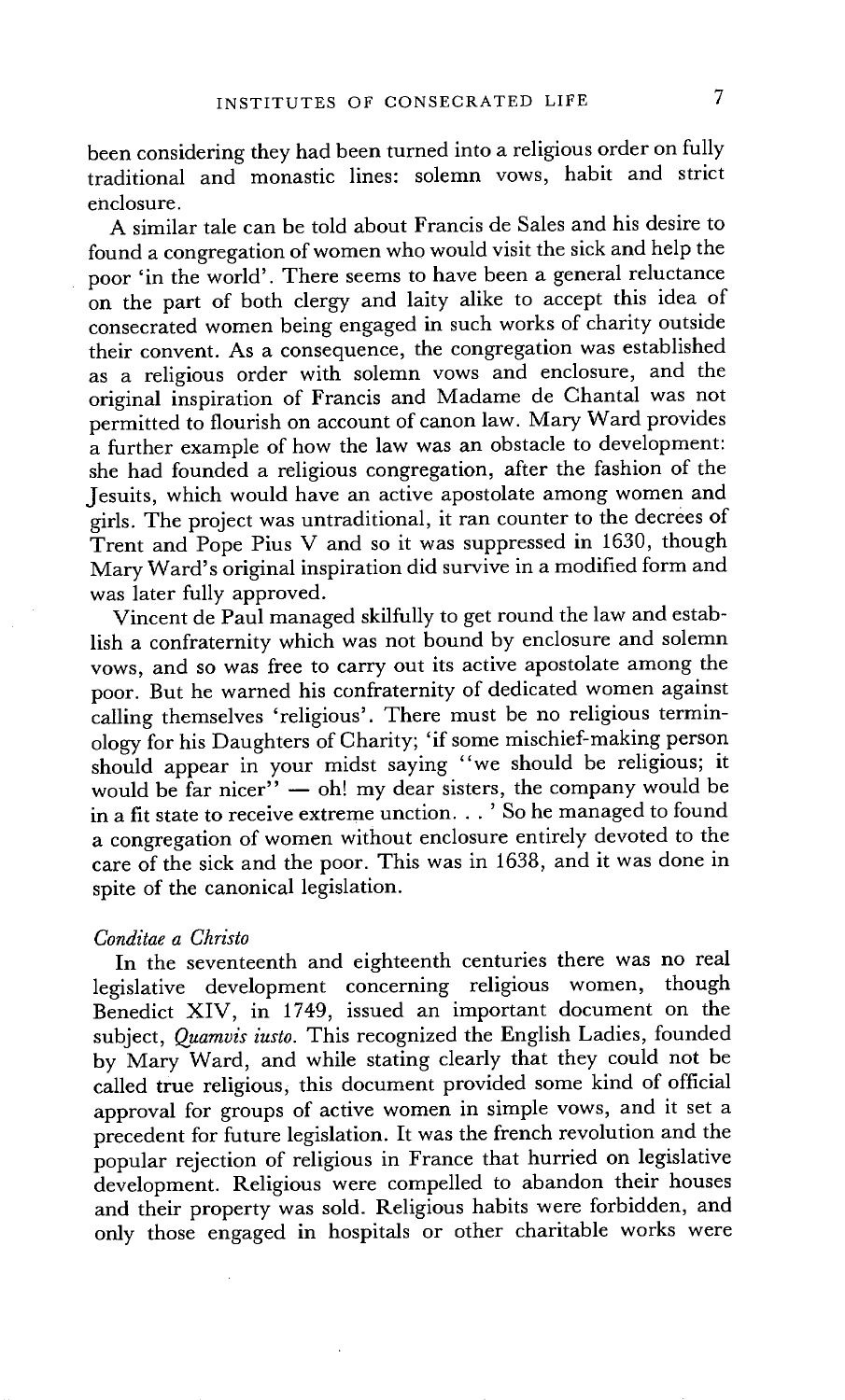exempted from the anti-religious state legislation. Ironically it was this legislation that actually strengthened the position of women religious without solemn vows or enclosure. Many such diocesan congregations were founded in the nineteenth century and received official approval without, however, being considered religious.

Then, on 8 December 1900, Pope Leo XIII promulgated the Apostolic Constitution, *Conditae a Christo,* which has been described as the Magna Carta for congregations of women religious. It provided formal papal approval for women religious with simple vows, and recognized them as true religious, and is an important milestone in the development of church law. Leo XIII acknowledged that the circumstances of the times had called out new congregations, bound by simple vows, and dedicated to works of mercy. These congregations were now formally recognized as religious and they were permitted to be centralized under their own superior general.

*Conditae a Christo* laid down the general principles for the approbation of congregations of women religious. These principles were specified in much greater detail in the General Norms published by the Congregation for Bishops and Regulars in 1901. These norms consisted of a series of detailed instructions on how a congregation should draw up its constitutions if it wished to obtain formal approval from the Holy See, and a model for such constitutions was provided. This new legislation allowed for full approval of congregations in simple vows and dedicated to the active apostolate, but it also contained many restrictions on the freedom of the individual congregation to develop. The detailed prescriptions on how constitutions should be drawn up, and on what they should and should not contain favoured uniformity .and stifled individual inspiration. For example, the constitutions were not to include non-juridical matter and so quotations from holy scripture or the writings of the saints including the foundress should be kept to the minimum. This same approach was taken over by the new Code of Canon Law in 1917 which crystallized this stress on centralized control and standardization that is characteristic of the 'classical' ecclesiology that was current at that time. These General Norms were reissued in 1921 and constitutions had to be revised in accordance with them. There was also a prohibition against translating these directives into other languages; so the original latin text had always to be consulted.

### *The Second Vatican Council*

The aim of the first part of this article has been to illustrate the influence that canonical legislation has had on the development of religious life. It has not encouraged positive development. On the other hand, the law is often the mirror of current views and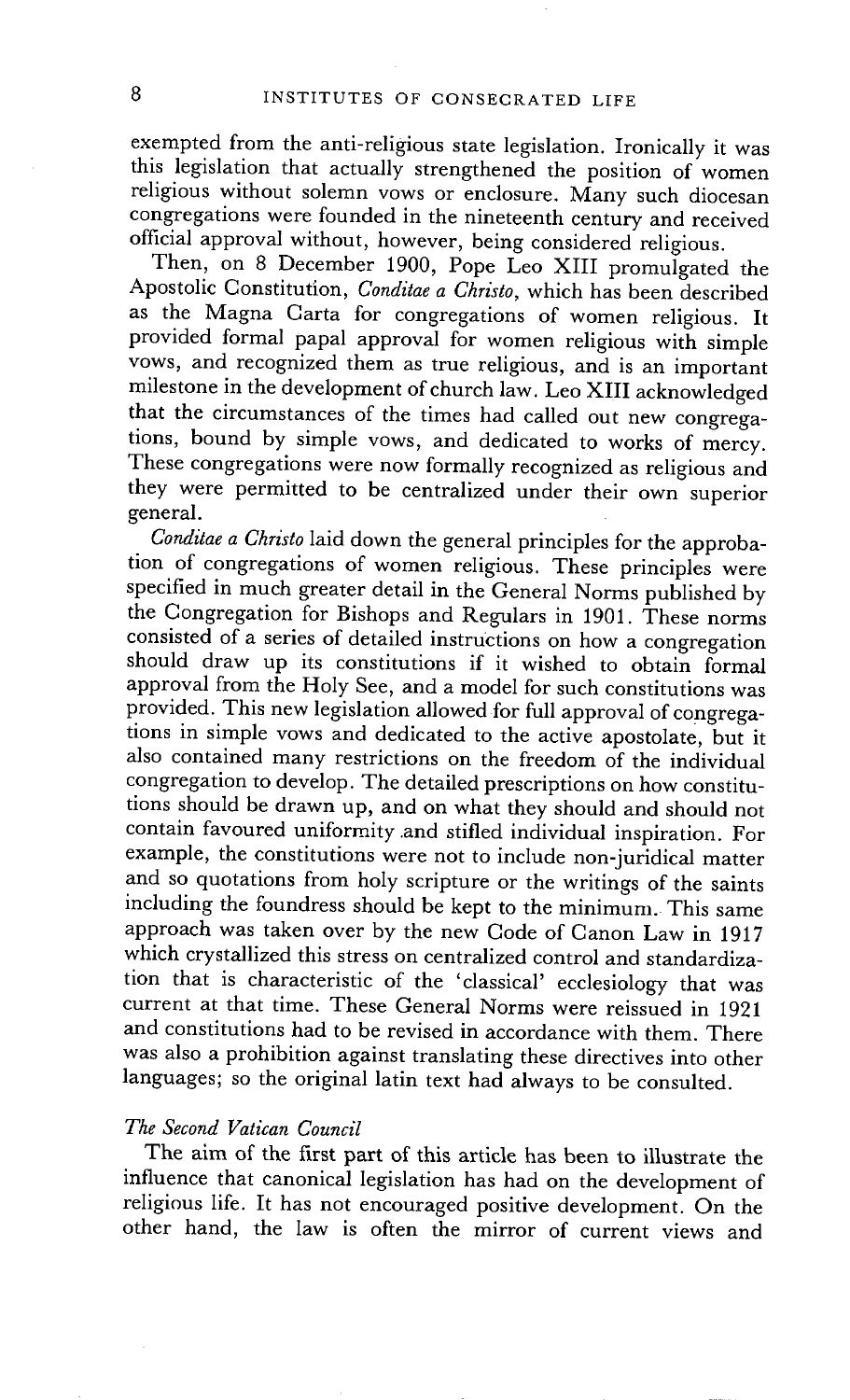prejudices rather than the cause of these; and the legislation we have been considering to a large extent did reflect popular sentiment about what religious women should be and how they should behave. However, the law should do more than mirror current prejudices, and it should not present obstacles to genuine development. I would like now to go on to consider how this whole approach to religious life was revised at the Second Vatican Council.

Much attention is now being given to the inspiration of the Spirit that lies at the origin of religious life in the Church. For years now each religious congregation has been encouraged to develop according to the charismatic inspiration of the founder or foundress. The Church has always believed, of course, in the guidance of the Holy Spirit, but the Vatican Council's emphasis on this marked a considerable departure from the canonical legislation that has been considered in this article, and which was incorporated in those General Norms which controlled all forms of religious life until fairly recently. These regulations stressed uniformity and conformity with a model proposed by the Holy See, and if approval of the Holy See was desired, then close adherence to these norms was necessary. There was little room for manoeuvre. The decrees of the Second Vatican Council adopted a different approach and shifted the emphasis to the guidance of the Spirit. In the conciliar decrees we find a greater awareness of the working of the Spirit in the Church and a more careful attention to the charismatic aspect of the christian life. This change can be seen in the Constitution on the Church, *Lumen Gentium,* chapter VI:

In docile response to the promptings of the Holy Spirit the hierarchy accepts rules of religious life which are presented for its approval by outstanding men and women, improves them further and then officially authorizes them. It uses its supervisory and protective authority to ensure that the religious institutes established all over the world for building up the Body of Christ may develop and flourish *in accordance with the spirit of their founders* (n 45).

This same attention to the inspiration of the Holy Spirit is plainly evident in the Decree on the Renewal of Religious Life *Perfectae caritatis:* 

It is for the good of the Church that institutes have their own proper character and functions. Therefore the spirit and aims of each founder should be faithfully accepted and retained, as indeed each institute's sound traditions, for all of these constitute the patrimony of an institute (n 2).

The new emphasis is clearest of all in Paul VI's promulgated norms for implementing the Vatican decrees, *Ecclesiae sanctae* of 1966.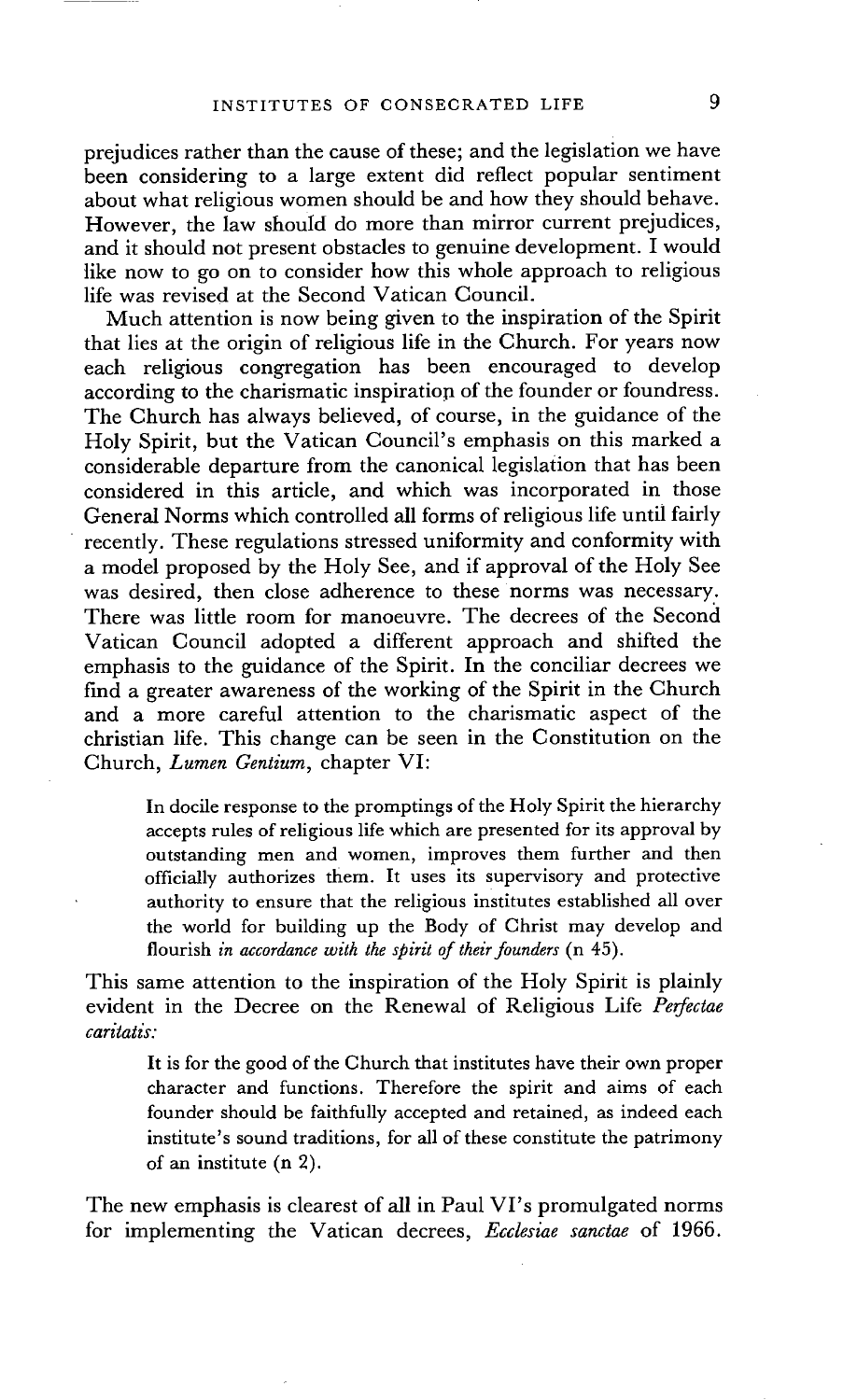These reiterated the Council's directives concerning the spirit and aims of each founder and the patrimony of each religious institute. Religious were instructed to revise their constitutions in the light of the Council and to combine the spiritual and the juridical:

For the good of the Church, institutes must seek after a genuine understanding of their original spirit, so that they will preserve it faithfully when deciding on adaptations, will purify their religious life from alien elements, and will free it from what is obsolete (n 16).

The theology that lies behind this new approach or renewed emphasis is a deeper realization of the guiding influence of the Spirit of God in the Church, and a renewed attention to the charismatic aspect of the christian community. Two points have to be kept in mind here. First of all there is the charismatic aspect of religious life, since each individual institute owes its origin to the inspiration of the Spirit. Secondly, there is the manner in which the charismatic is related to the institutional aspect, both within each religious order or congregation and within the Church as a whole. This touches on the relationship that should exist between the consecrated and commissioned hierarchy and the charisms of the Spirit. This is a matter that touches on the very nature of the Church; it is an ecclesiological question. For some time there had been a tendency to concentrate attention on the administrative or institutional aspect of the Church and of church authority. The Council has altered this perspective. By its clear affirmation of the sacramentality of the episcopate and of the importance of episcopal collegiality it has made the function of bishop appear more clearly as a sacramental charism. That is to say, the bishop should not be considered merely as an institutional administrator, but as a consecrated leader of the christian community. A deeper study of charismata has been initiated by the Council and this has led to more attention being paid to the bishops' task of spiritual discernment and their pastoral responsibility towards the whole community, including religious institutes.

A charism is, after all, an inspiration from the Spirit of God which urges the individual to perform a special role in the community. There are numerous religious institutes in the Church because a variety of Christians have responded to the free gift of the Spirit in particular ways. These persons have been drawn towards a definite way of life which puts special emphasis on a particular aspect of the following of Christ, and they have attracted others to join them and share their charism and their vision. In this sense then, every religious congregation is a charismatic institution. It has grown up from a special charismatic gift that was granted to the founder or foundress for the good of the Church. This explains the Council's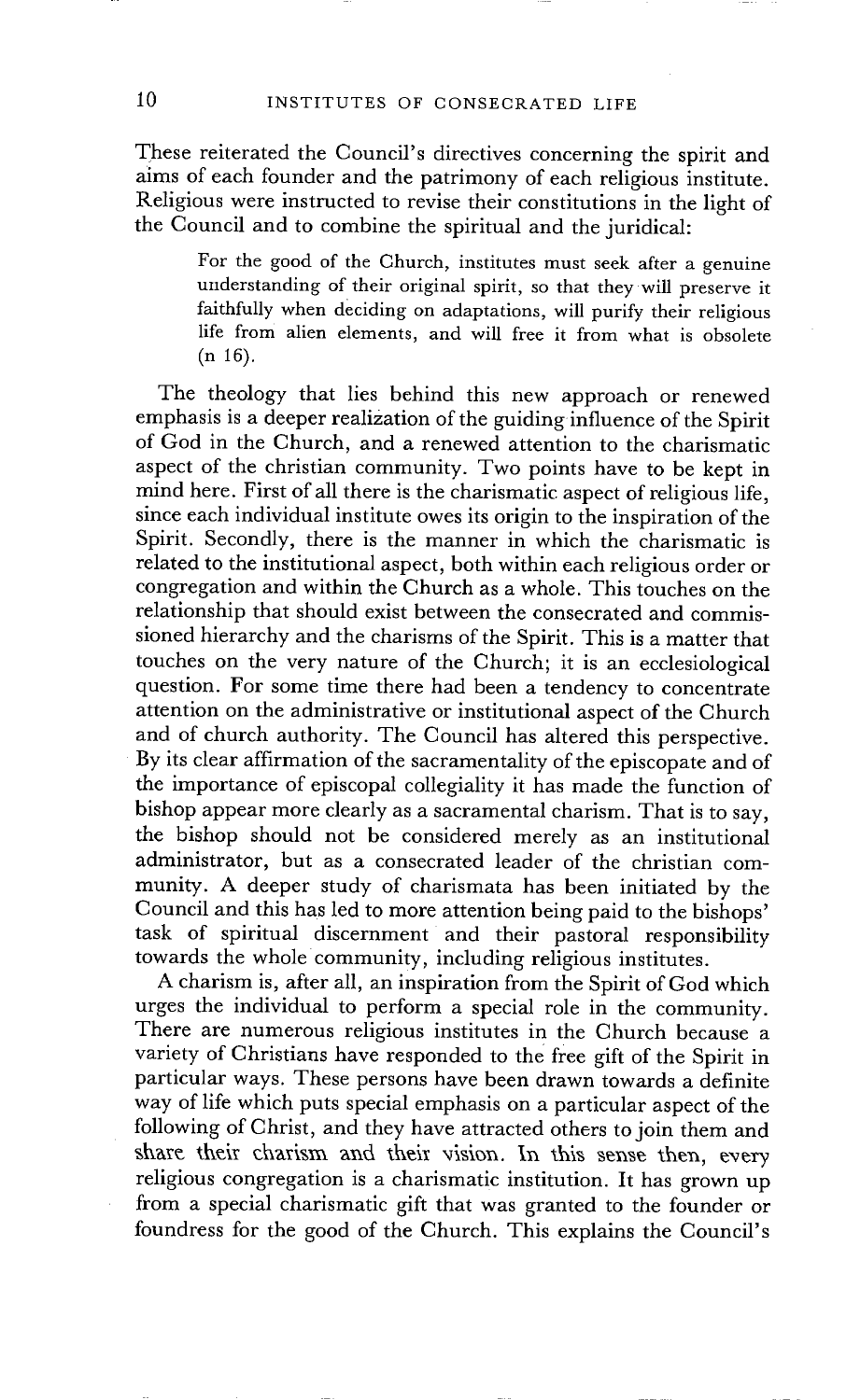stress on the importance of deep reflection on the inspiration of each founder or foundress.

There will be a particular insight into the gospel message associated with every institute of consecrated life. From this insight there emerges a particular way of life that is peculiar to this group of Christians and this in turn often leads to a written rule or constitutions. What is this written rule meant to achieve? The rule should provide a firm support for the charism of the institute that has been established under the guidance of the Spirit. It should be a basic document which crystallizes and preserves the original charism. It will only do this, of course, if the founders are left free to follow the guidance of the Spirit in drawing up their rule, which should embody the charism in words that clearly express the gifts and insights of this community. It should also embody too the necessary organizational elements for this particular community. Both these aspects belong to the charismatic inspiration of the Spirit, as can be seen for example, in the *Rule of St Benedict* or the *Carta caritatis* of the Cistercians. Such rules or constitutions are the fruit of experience and prayer, and their authenticity is discerned in the fruit they bear when they are observed. It is for this reason that such rules cannot simply be imposed from outside. They have to grow from within, from the charismatic inspiration that is given to the founder and his or her first companions.

All this has been supported by the Second Vatican Council and has been put into effect in post-conciliar legislation, which has directed a complete revision of religious constitutions in the light of the theology we have been considering. This has led to the renewal of institutes in accordance with the charismatic inspiration of the founders. Attention has been focused upon the particular patrimony of each institute and it has been realized that one cannot separate the juridical from the spiritual  $-$  quite a change from a fairly recent canonical tradition!

Recognition by the hierarchy, however, is still important so that charismatic developments in the Church may be protected and promoted. But the task of the bishops is not to impose rules and constitutions from outside, but to recognize and to approve rules that can be seen to have arisen from within under the guidance of the Spirit. The bishops should be alert to ensure that the juridical requirements help and do not hinder the authentic inspiration of the Spirit. Moreover, all this has to be considered in the context of a renewed emphasis on the place of the local Church. Since the Church is now seen more clearly as a *communio* of local Churches rather than one great super-diocese, religious life too must take its place within the local Church and under the leadership of the diocesan bishop, a point that comes out clearly in the revised Code of Canon Law.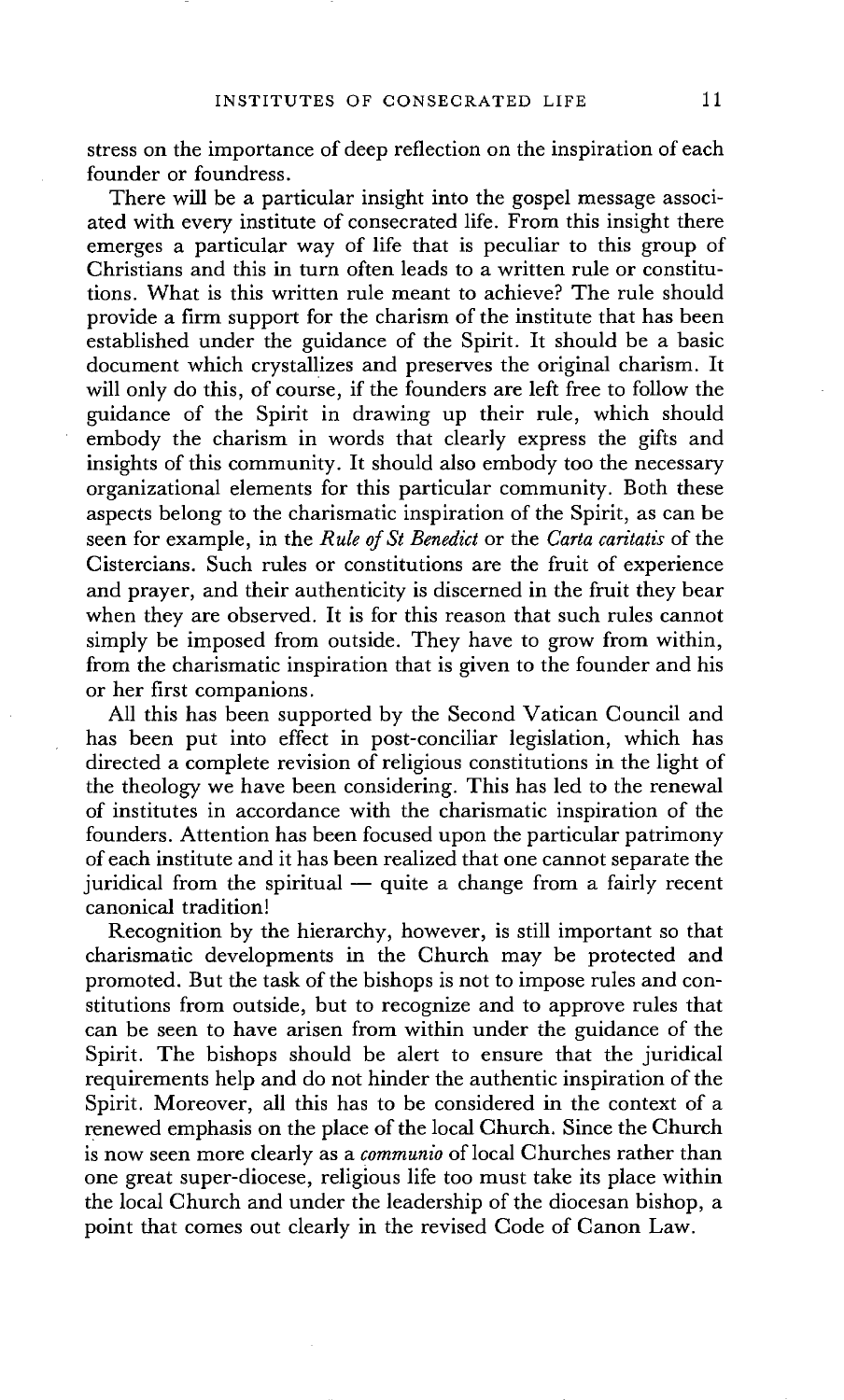*The 1983 Code of Canon Law* 

The Code of Canon Law has been revised in the light of this theology and it is time now to take a closer look at the results of the revision. 1 The desire to be faithful to the Council can be seen in the guiding principles that were laid down for the drafting of this part of the revised law. The juridical norms were to foster the growth of the vocation to the consecrated life. They were also to help each institute to maintain the spirit of its founder and encourage fidelity to the spiritual heritage of each institute. The norms should clearly express the essentials of the consecrated life, but they should also ensure a flexibility that would permit adaptation. The law must also ensure greater participation of the members in the life and government of the institute. Additional principles which were accepted by the subcommission included the following: the diversity of institutes should be recognized in law; there should be provision for the principle of subsidiarity, respect for the dignity of the human person, and no discrimination between institutes of men and women. The effect of these guiding principles is clearly visible in the revised legislation.

A striking innovation of the 1983 Code is to be seen in the ecclesiological context within which it has set out the new law on consecrated life. The theological teaching of the Council is clearly reflected in the revised juridical structures. Here, as elsewhere in the new Code, there has been an effort to combine doctrine and practical directives, life and discipline, theology and law. This can be seen in the place assigned to the consecrated life within the structure of book II. At the last minute this was removed from the section dealing with associations in the Church and given its own place in part III of book II. This more accurately reflects conciliar theology which stresses the importance of institutes of consecrated life for the holiness and the mission of the Church. The title, too, 'Institutes of Consecrated Life' was used so as to include all who make public profession of the evangelical counsels.

The 1983 Code shows greater respect for the charismatic inspiration of each institute than the 1917 Code and the legislation that preceded it. The law now positively encourages individuality. The variety of institutes is attributed to the inspiration of the Spirit. Canon 577, for example, states clearly:

In the Church there are many institutes of consecrated life, with gifts that differ according to the graces given them: they more closely follow Christ praying, or Christ proclaiming the kingdom of God, or Christ doing good to people, or Christ in dialogue with people of this world, but always Christ doing the will of the Father.

Canon 605 is in clear contrast to the famous prohibition of Lateran IV: 'Diocesan bishops are to endeavour to discern new gifts of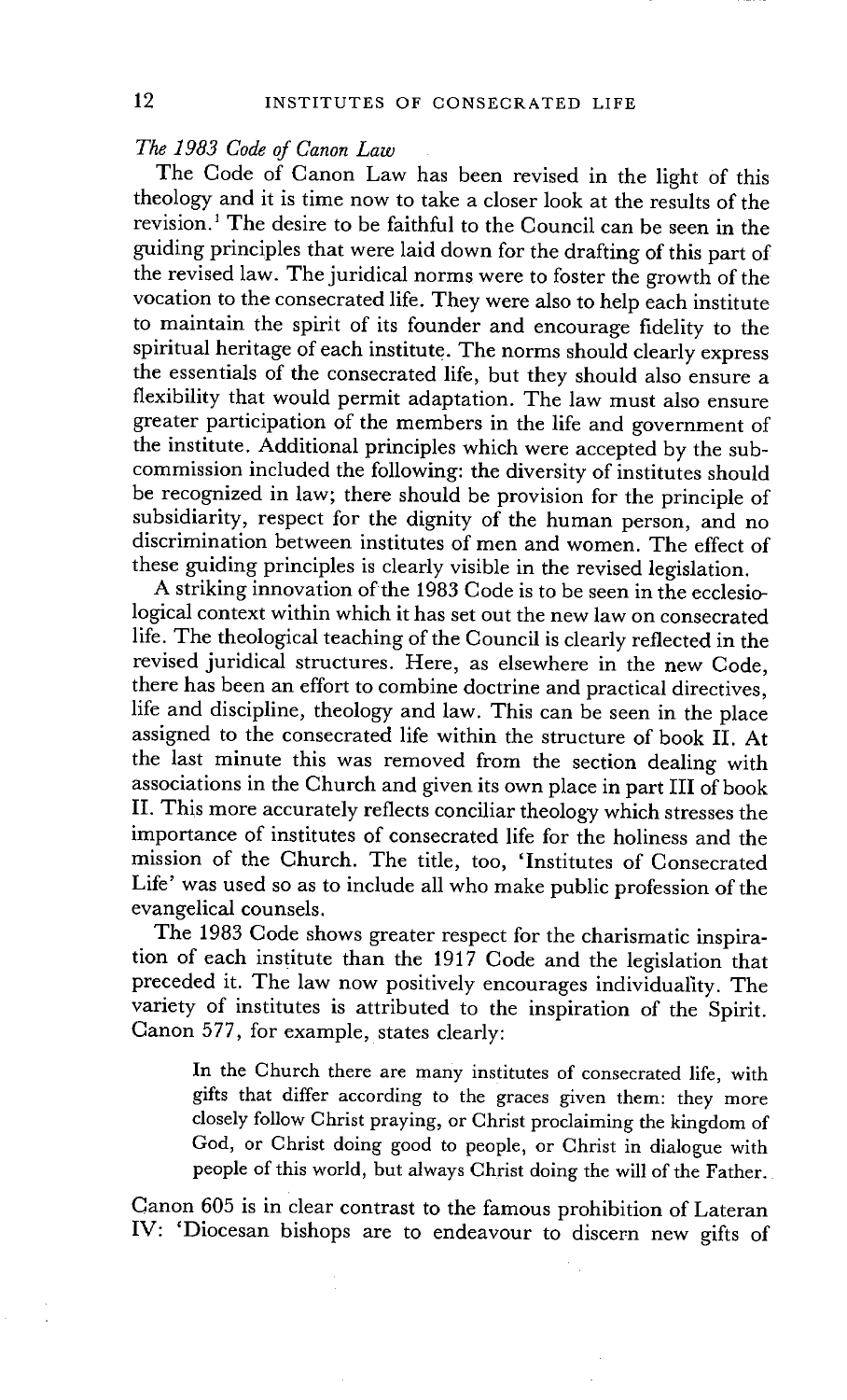consecrated life which the Holy Spirit entrusts to the Church'. This respect for charismatic inspiration is evident in a number of canons throughout this whole part of book II, but it is particularly clear in the introductory canons. Competent authority in the Church 'has the responsibility to do what is in its power to ensure that institutes grow and flourish according to the spirit of their founders and to their sound traditions' (c. 576). 'The whole patrimony of an institute must be faithfully preserved by all. This patrimony is comprised of the intentions of the founders, of all that the competent ecclesiastical authority has approved concerning the nature, purpose, spirit and character of the institute, and of its sound traditions' (c. 578). This same point is brought out in canons 586, 587, 598.

In harmony with this recognition of the charismatic inspiration of each institute, the new law allows a measure of autonomy to each:

A true autonomy of life, especially of governance, is recognized for each institute. This autonomy means that each institute has its own discipline in the Church and can preserve whole and entire the patrimony described in canon 578. It is the task of the local ordinary to preserve and protect this autonomy (cf also c. 593 and c. 611).

A consequence of this is that institutes must be allowed the required freedom to draw up their own constitutions. Consequently, many matters that used to be decided by the common law of the Church are now left to be settled by the *ius proprium* of each individual institute. Here the principle of subsidiarity has played an important part. Institutes have to draw up their own law about many things that were formerly strictly laid down by the 1917 Code or by the General Norms.

The effects of this same principle can also be seen in the fact that a number of matters which used to be the responsibility of the Holy See or the local bishop are now left to the religious superiors themselves. The revised law on canonical visitation is an example of this (c. 628). It is no longer the right of the bishop to preside at the election of the superior general of a lay pontifical institute. This has now to be settled by the constitutions (c. 695). A similar approach is to be seen in the new legislation concerning transfer from one religious institute to another (c. 684,1), the grant of leave of absence and of exclaustration (c. 665 and c. 686), and concerning departure from and re-admission to an institute. All these matters are now more the concern of the internal superiors than they used to be and greater discretion is now granted to superiors.

Distinction between exempt and non-exempt institutes has been dropped, though of course the principle of exemption is clearly stated in canon 591: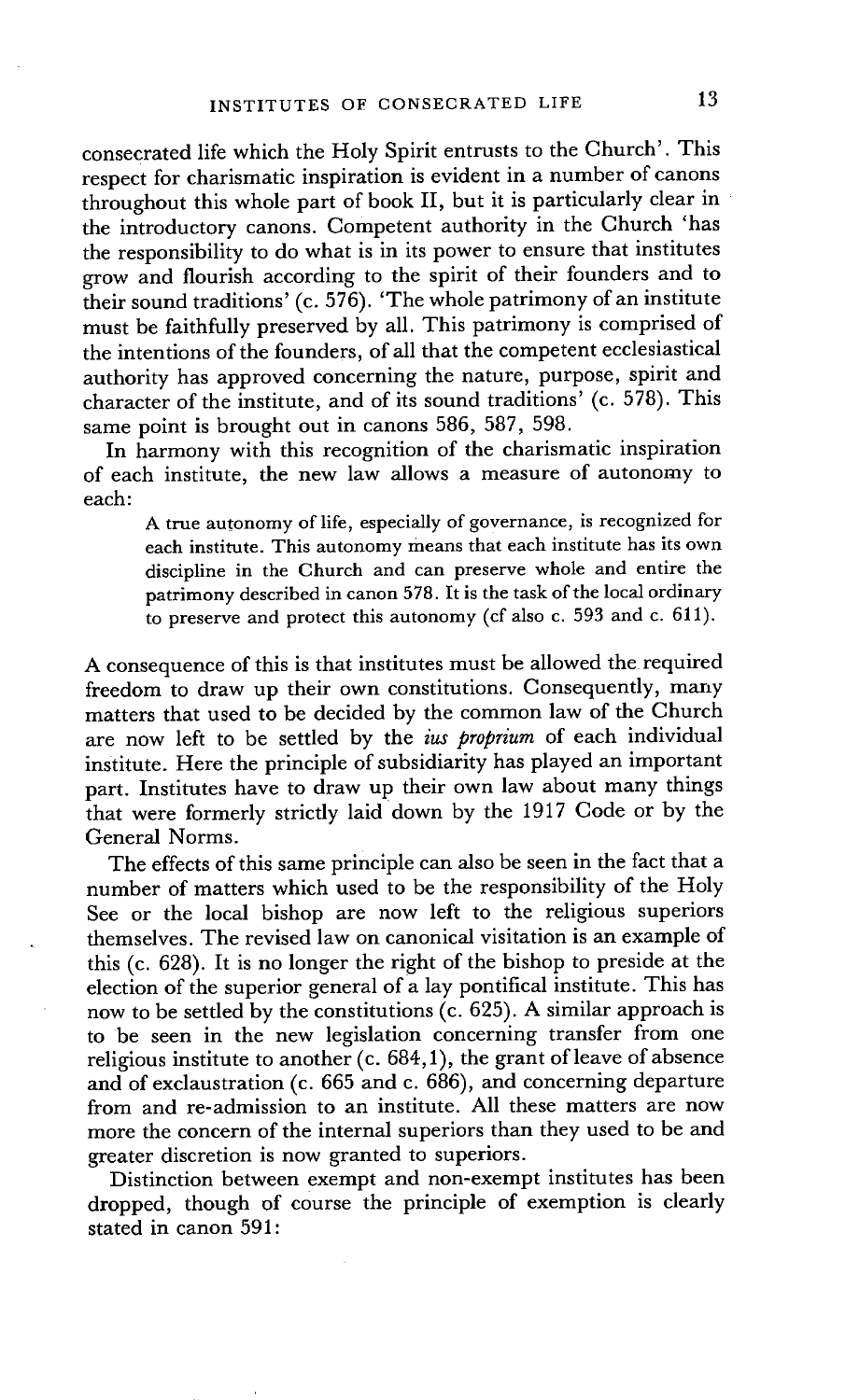The better to ensure the welfare of institutes and the needs of the apostolate, the Supreme Pontiff, by virtue of his primacy in the universal Church, and with a view to the common good, can withdraw institutes of consecrated life from the governance of local ordinaries, and subject them to himself alone, or to some other ecclesiastical authority.

Exemption is based on the charismatic nature of an institute, and it is granted 'so that these institutes may more fully express their identity and devote themselves to the common good with greater generosity . . . " Originally, exemption provided a necessary protection for religious orders, and was called for by the mission entrusted to each institute by the supreme authority in the Church.

All of this was, and was intended to express the pastoral solicitude of the Supreme Pastor for the universal Church. Today, however, when the bishops themselves are so much more involved in the overall pastoral activity of the Church, while the principle of exemption is affirmed and retained by the Second Vatican Council, its early form is no longer applicable to the life of today's Church. Indeed, from the time of the Council of Trent that form of it has been more and more restricted, so that today it is in effect only the *internal autonomy* of religious institutes which is emphasized'.<sup>3</sup>

Hence the new Code stipulates that religious institutes must have a true autonomy of life and internal governance and discipline (cf cc. 586 and 593). Concerning the apostolate, however, they must work within the structure of the local Church:

in matters concerning the care of souls, the public exercise of divine worship and other works of the apostolate, religious are subject to the authority of the bishops, whom they are bound to treat with sincere obedience and reverence (c. 678).

Moreover, the diocesan bishop has the right to make a pastoral visitation of churches, schools and other works entrusted to religious 'whether these works be spiritual or temporal' (c. 683). All this is in harmony with the ecclesiology of communion, with its stress on the importance of the local Church that was put forward by the Vatican Council. Religious must carry out their mission within the structures of the local Church under the general direction of the local bishop. This in turn implies that religious should be expected to take part in the Council of Priests, the Pastoral Council and the other structures for co-operation within the diocese and the parish. Such co-operation requires mutual knowledge and understanding.